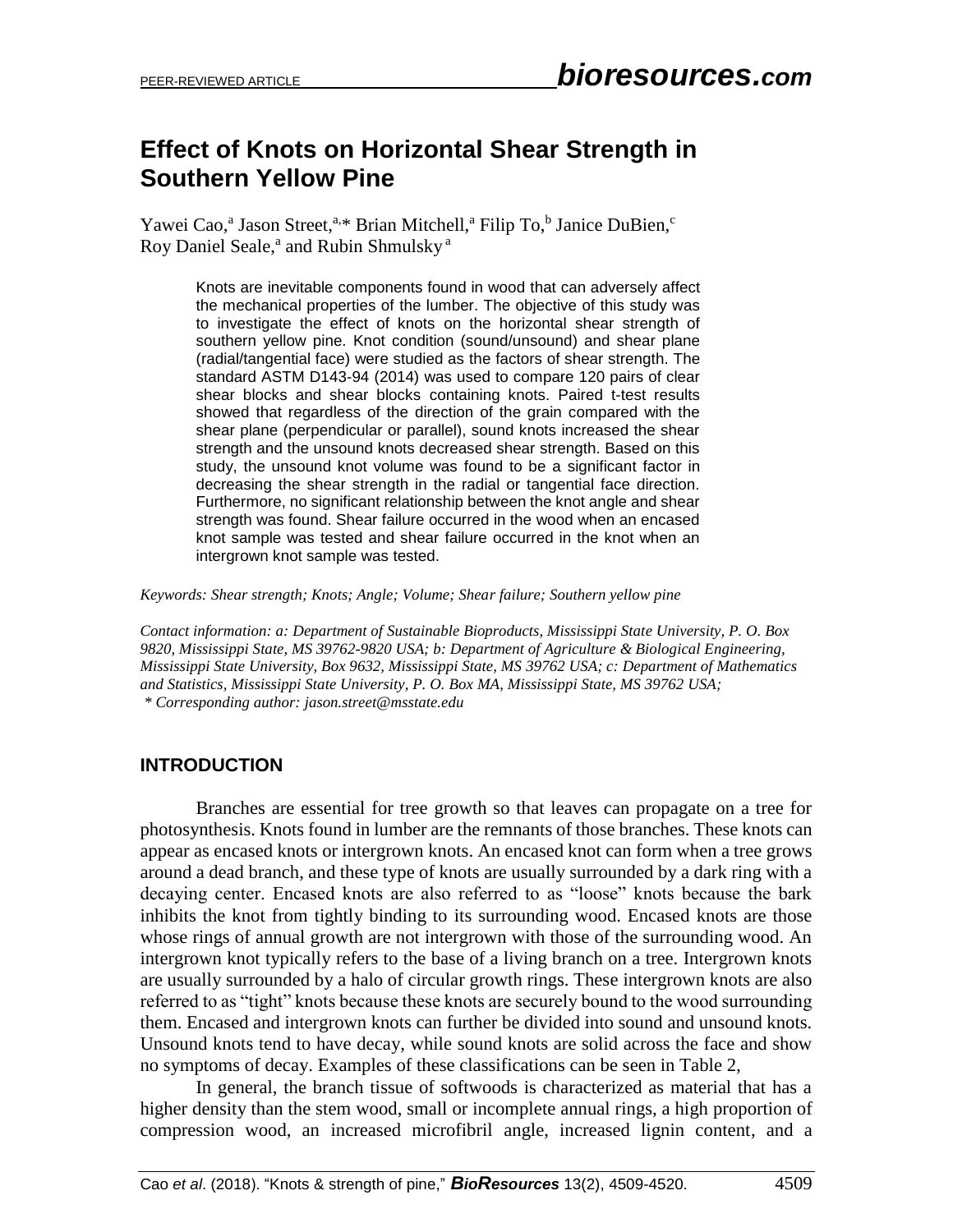decreased fiber length (Shigo 1985). Knots have been widely considered as defects in regard to wood quality, which can adversely affect the strength properties (USDA 1999). Guindos and Polocoser (2015) investigated the influence of the slope of the grain on the strength-reducing effect of face knots. They claimed that the modulus of rupture (MOR) of beams containing knots could be reduced by up to 50%. In addition, knots were shown to significantly affect the modulus of elasticity (MOE) (Hossein *et al.* 2011). Dávalos-Sotelo and Ordóñez Candelaria (2011) stated that knots negatively affected the bending strength of pine wood and their presence significantly decreased the value of the wood.

Douglas fir shear blocks have been previously tested to determine their shear strength (Gupta *et al.* 2004). Specimens tested included those with knots parallel and perpendicular to the shear plane, as well as those with no knots. The results showed that there was no significant difference in the mean shear strength of clear and knotted specimens, regardless of their orientation. Baño *et al.* (2013) used the finite element analysis method to investigate the effect that knots have on the bending strength of beams using the knot condition, size, and position as variables. Their research considered knot sizes with diameters of 10 mm, 20 mm, 30 mm, 40 mm, and 50 mm. It was discovered that the bending strength of the beams decreased as the knot size increased, and this bending strength decrease was enhanced when the distance from the neutral axis was increased. A theoretical model (Ping 2000) revealed that knots negatively affected the stiffness (MOE) of pine lumber. To date, the influence of knot angles and the influence of sound and unsound knots on the shear strength of southern yellow pine have not been widely researched.

The objective of this study is to investigate the effects of knots on horizontal shear strength when the shear plane is parallel to the tangential and radial face of southern yellow pine. The knot size, knot condition, and the knot angle are investigated using shear blocks to determine how these factors affect shear strength. This study involves the consideration of various knot conditions (Fig. 2, Table 2) using shear block analysis of southern yellow pine for the first time.

## **EXPERIMENTAL**

#### **Materials**

#### *Sample preparation*

Southern yellow pine (*Pinus spp.*) lumber was obtained from the Shuqualak Lumber Company located in Shuqualak, MS, USA. A table saw, an arm saw, and a band saw were used to cut the Southern yellow pine lumber into blocks with the specifications shown in Fig. 1. The samples were produced with dimensions of 1.5 in  $\times$  1.5 in  $\times$  2.5 in (modified ASTM D143-94 (2014)). Literature suggests that although these dimensions reduced shear area when compared to the ASTM D143-94 (2014) standard, this modification has an insignificant effect on the ultimate shear strength (Bendtsen and Porter 1978; Lang and Kovacs 2001). A total of 120 paired shear blocks were prepared. Each pair included one clear sample and one sample containing a knot. These samples were cut adjacent to one another to perform a comparison. They were assembled into four groups based on the knot condition and the shear plane direction. Group A contained 30 pairs of clear samples and sound knot samples in which the shear plane was parallel to the tangential face.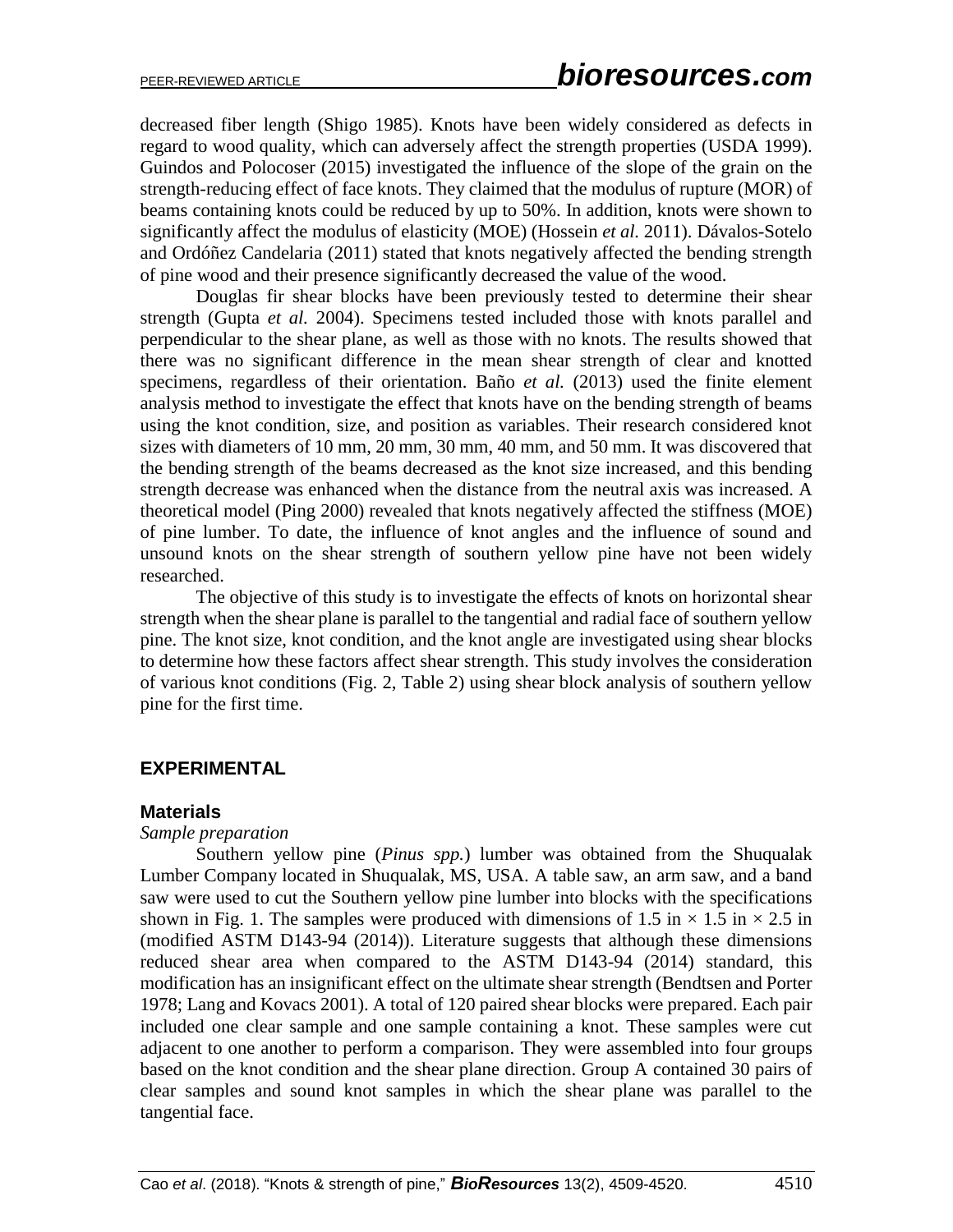The knot condition was visually classified. Sound knots were solid from face to face with no decay symptoms. Unsound knots had noticeable decayed characteristics according to the Southern Pine Inspection Bureau. Group B contained 30 pairs of clear samples and unsound knot samples in which the shear plane was parallel to the tangential face. Group C contained 30 pairs of clear samples and sound knot samples in which the shear plane was parallel to the radial face. Group D contained 30 pairs of clear samples and unsound knot samples in which the shear plane was parallel to the radial face. Groups A, B, C, and D are shown in Figs. 2a, 2b, 2c, and 2d, respectively. Figure 2 shows that Groups A and B had growth rings positioned parallel to the shear tool (tangential), and Groups C and D had the growth rings positioned perpendicular to the shear tool (radial). The southern yellow pine lumber, which was used for this study, was conditioned at 20  $^{\circ}$ C  $\pm$  2  $^{\circ}$ C and  $65\% \pm 5\%$  air relative humidity for one month. All knots were classified as Type 3 knots as stated by the ASTM D4761-13 (2013) standard.



**Fig. 1.** Shear block sample dimensions



**Fig. 2.** Each group was tested with a matched clear sample. a: Group A, tangential testing with sound knot; b: Group B, tangential testing with unsound knot; c: Group C, radial testing with sound knot; d: Group D radial testing with unsound. Groups A and B - growth rings parallel to shear tool (tangential); Groups C and D - growth rings positioned perpendicular to shear tool (radial).

## **Methods**

#### *Measurements – Knot angle*

The branches that form the knots in lumber begin growing from the pith and continue to radially grow outwards, such that when lumber is cut closer to the pith, the knots contained in the lumber are smaller and more numerous. The shear block dimensions used in this study were 1.5 in  $\times$  1.5 in  $\times$  2.5 in, and all the knots used in this project were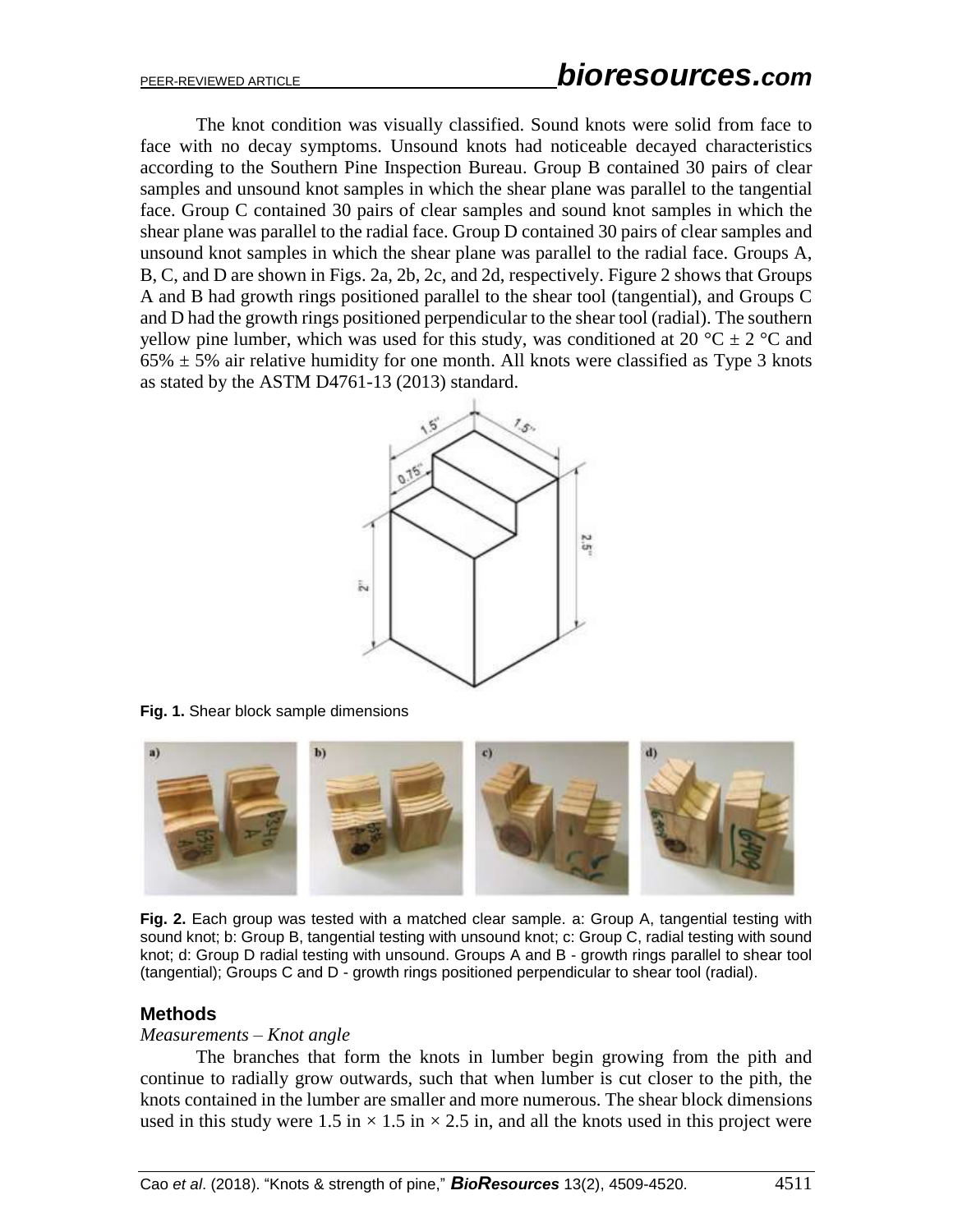characterized as Type 3 (face to face) knots. There were no knots on any one surface larger than 1.5 in  $\times$  2.5 in. The knot angle was measured by connecting the centers of the knot in two faces.

### *Knot volume*

The outer surface of the lumber from which the shear block sample was taken was used to characterize the knots as sound or unsound. For example, if the inner side (from the lumber) of the sampled knot was sound and the outer side was unsound, then the overall sample was classified as an unsound knot sample. The knot sizes on both surfaces were measured according to ASTM 4761-13 (2013). In addition, all dimensions were measured to calculate the volume of the shear block using Eq. 1,

$$
V = \frac{1}{3} d (SI + \sqrt{SIS2} + S2)
$$
 (1)

where *V* is knot volume (mm<sup>3</sup>), *S1* is the area of the knot located on surface 1 (mm<sup>2</sup>), *S2* is the area of the knot located on surface  $2 \, \text{(mm)}$ , and  $d$  is the thickness of the shear block (mm).

#### *Shear strength*

All specimens were tested on a Tinius-Olsen universal testing machine (Tinius Olsen Testing Machine Company, Horsham, PA, USA) at a loading rate of 0.6 mm/min (0.024 in/min) in accordance with the ASTM D143-94 (2014) standard. The width and thickness of the shear plane were measured and recorded before the tests were performed. Ultimate loads and specimen failure modes were recorded. The shear strength was calculated by dividing the ultimate load by the shear plane area. After testing, the specific gravity (SG) was determined for each specimen according to ASTM D2395-14 (2014). The SG was adjusted to 12% moisture content using equations given in the Wood Handbook (1999).



**Fig. 3.** Shear block testing apparatus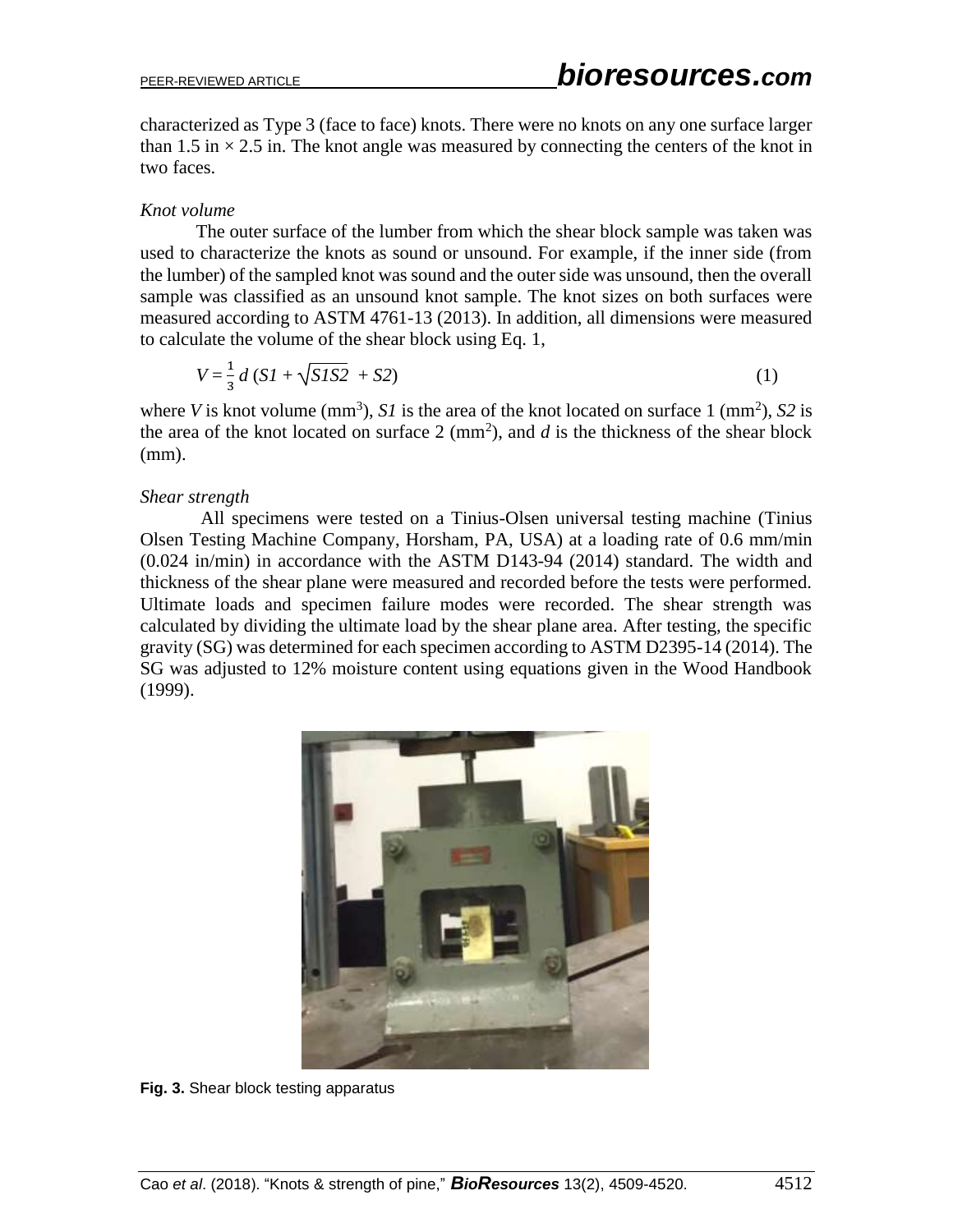#### *Analysis*

The software SAS 9.4 (SAS Institute Inc., version 9.4, Cary, NC) was used in this study to perform the statistical analysis. A paired t-test with a significance level of 0.05 was used to analyze the difference between the clear samples and samples containing knots. The correlation analyzation was based on a significance level of 0.05 to investigate the relationship between knot volume and knot angle with shear strength.

# **RESULTS AND DISCUSSION**

## **Influence of Knot Condition on Shear Strength**

The mean shear strength of each of the four groups is shown in Table 1. The average SG of all specimens was 0.53 with a full range of 0.36 to 0.85. The samples that contained knots had a SG of approximately 0.61 (ranging from 0.45 to 0.85), while the matched clear samples had a SG of approximately 0.44 (ranging from 0.36 to 0.55).

| Groups/Parameter                                                                                                               | <b>Knot Condition</b> | N <sup>a</sup> | Mean Shear<br>Strength b<br>(MPa) | <b>Specific Gravity</b> |  |  |
|--------------------------------------------------------------------------------------------------------------------------------|-----------------------|----------------|-----------------------------------|-------------------------|--|--|
| Group A (shear plane parallel to                                                                                               | Sound                 | 30             | $12.50(0.17)^c$                   | 0.63(0.14)              |  |  |
| tangential face)                                                                                                               | Matched clear         | 30             | 9.91(0.17)                        | 0.44(0.10)              |  |  |
| Group B (shear plane parallel to                                                                                               | Unsound               | 30             | 9.91(0.25)                        | 0.61(0.12)              |  |  |
| tangential face)                                                                                                               | Matched clear         | 30             | 10.70 (0.13)                      | 0.46(0.06)              |  |  |
| Group C (shear plane parallel to                                                                                               | Sound                 | 30             | 10.50(0.17)                       | 0.61(0.14)              |  |  |
| radial face)                                                                                                                   | Matched clear         | 30             | 9.59(0.17)                        | 0.42(0.10)              |  |  |
| Group D (shear plane parallel to                                                                                               | Unsound               | 30             | 9.34(0.23)                        | 0.59(0.11)              |  |  |
| radial face)                                                                                                                   | Matched clear         | 30             | 10.90 (0.14)                      | 0.45(0.10)              |  |  |
| <sup>a</sup> N = number of observations; <sup>b</sup> Adjusted to 12% moisture content; <sup>c</sup> Values in parentheses are |                       |                |                                   |                         |  |  |
| coefficients of variation                                                                                                      |                       |                |                                   |                         |  |  |

## **Table 1.** Mean Shear Strength of Four Groups



**Fig. 4.** Distribution of SG and shear strength by type of sample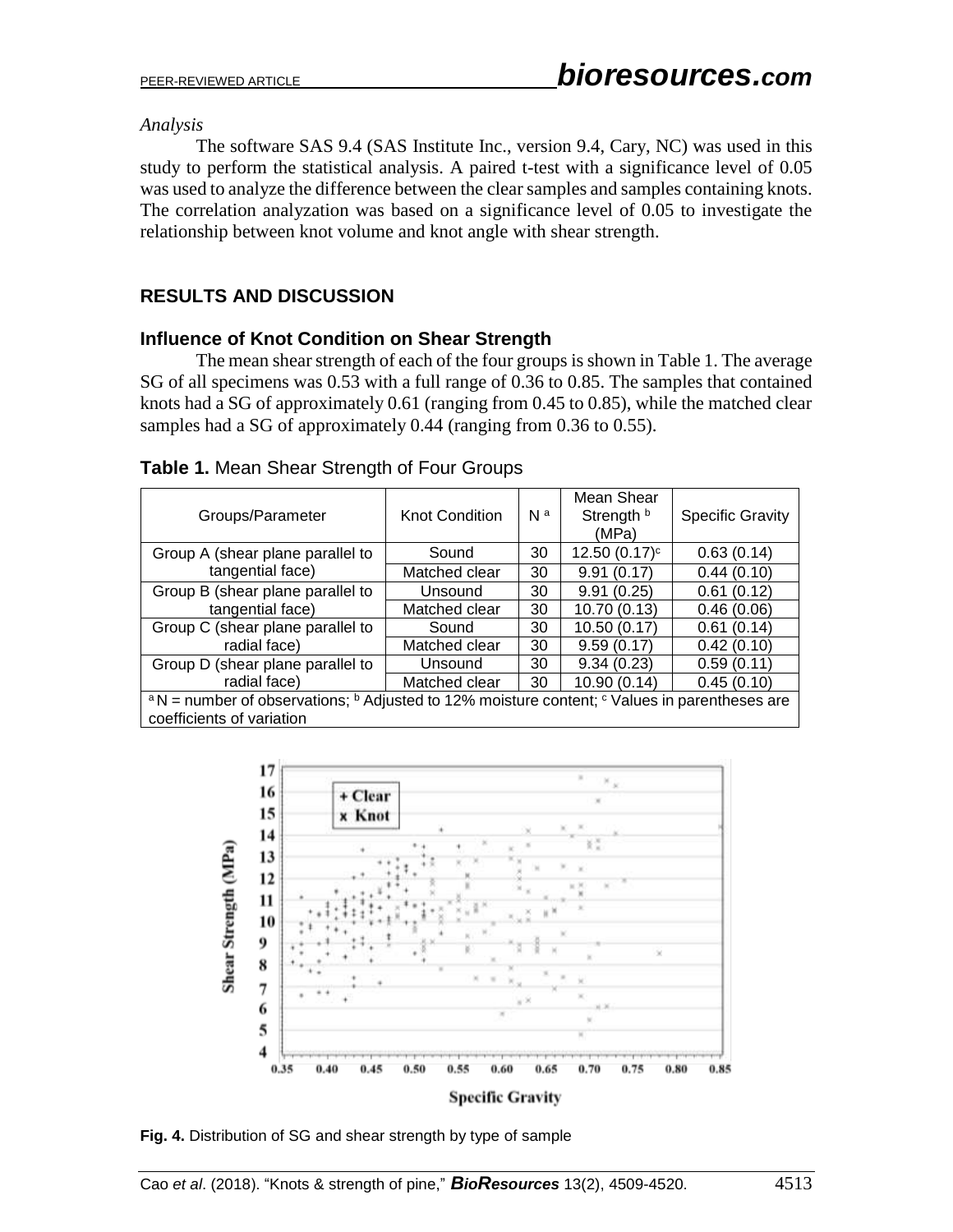In addition, as Fig. 4 shows, the clear samples and knot samples did not have much overlap on the SG *versus* shear strength graph. This result revealed that the SG of knot samples and clear samples had a considerable difference. The difference of SG between the knot samples and the matched clear samples was primarily an effect of the knots. This difference occurred because knots may contain many extractives including polyphenols, such as lignans, oligolignans, and stilbenes (Will[för](http://pubs.acs.org/author/Willf%C3%B6r%2C+Stefan+M) *et al.* 2003). Therefore, the SG was not considered as an independent factor when analyzing the differences between the knot samples and clear samples in this study.

The paired profile in the shear strength between the clear samples and the samples containing knots of each group are shown in Fig. 5. According to the paired t-test results, there were significant differences ( $\alpha = 0.05$ ) in all groups with respect to mean shear strength when the samples containing knots was compared with the matched clear samples. Specifically, in Groups A and C, the sound knot samples had a significantly higher shear strength than the clear samples; while in Groups B and D, the clear samples had a significantly higher shear strength than the unsound knot samples. Therefore, it can be summarized as regardless of the direction of the grain compared with the shear plane (radial or tangential face), the sound knots increased the shear strength and the unsound knots decreased shear strength.



**Fig. 5.** Paired profiles of Group A, B, C, and D

Sound knots enhanced the shear strength 26.2% when oriented and loaded through the tangential face (Group A). When the shear plane was oriented through the radial face (Group C), sound knots increased the shear strength 9.6%.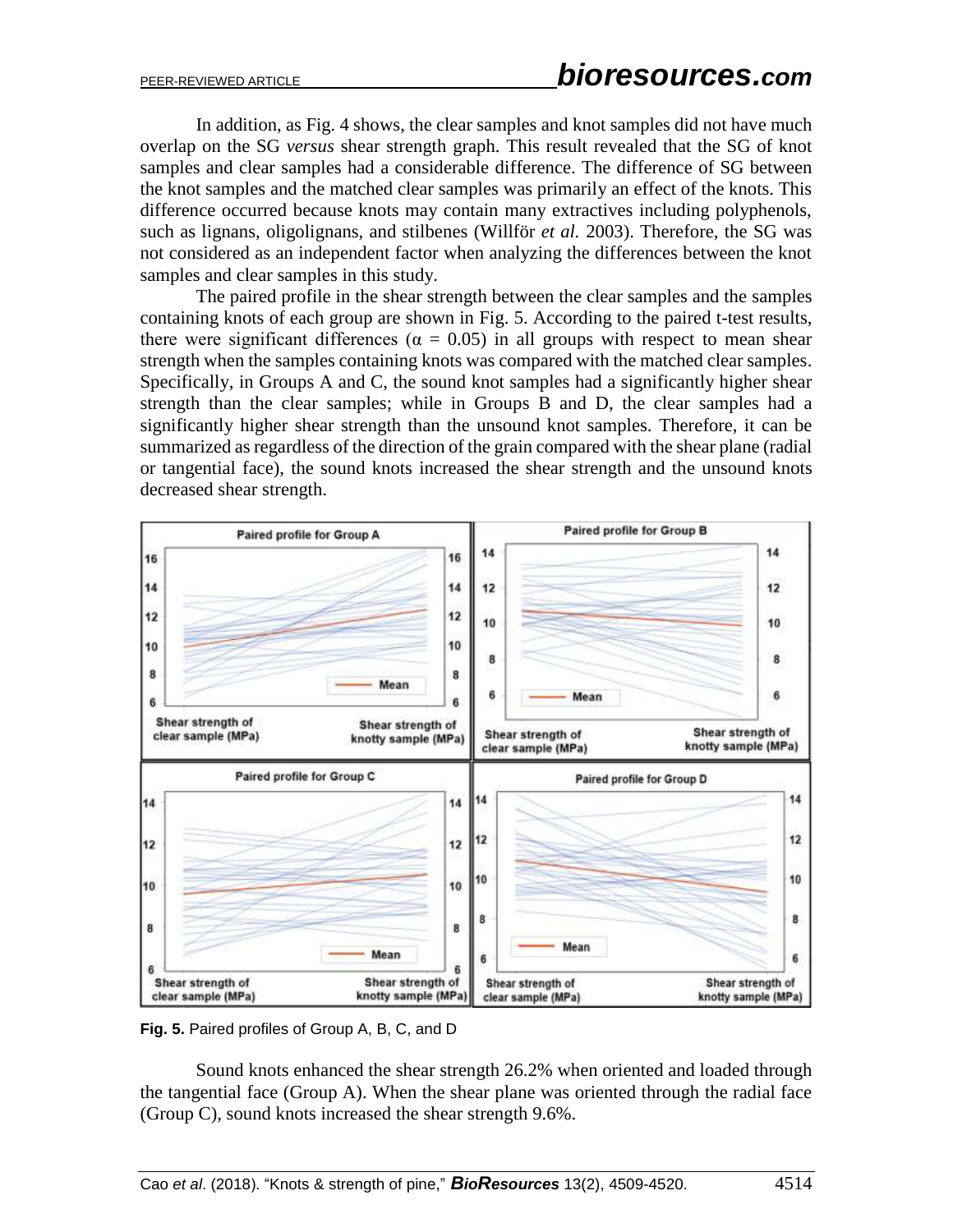Unsound knots can be considered as a defect with respect to horizontal shear strength. When present, the shear strength decreased 7.6% when the shear plane was through the tangential face (Group B), and decreased 14.4% when the shear plane was through the radial face (Group D).



**Fig. 6.** Shear strength distribution of clear sample and knotty sample in Group A, B, C, and D.

The shear strength distribution and population means of knotty samples and matched clear samples of each group with each's mean shear strength  $(\mu)$  values are shown in Fig. 6. Each population fit a normal distribution based on the Anderson-Darling test. The knotty samples had a larger variation in each group due to different knot characteristics, including the knot volume, knot angle, and knot soundness (Fig. 5). The paired t-test showed that in Group A and Group C, the mean shear strength of the sound knot blocks was significantly higher than the mean shear strength of the matched clear blocks based on the significance level of 0.05, with p-values of less than 0.0001 and 0.0237, respectively.

In this study, the results from the sound knots were similar to the results from Rajput *et al.* (1980), in which the knots drastically increased the shear strength of *Cedrus deodara* in both directions. They reported that the reductions in strength can be mainly attributed to the grain pattern in the wood. Their study did show some differences when comparing the radial and tangential shear planes. The reinforcement was stronger when the shear plane was parallel to the radial face. However, in the present study, the reinforcement was stronger when the shear plane was through the tangential face.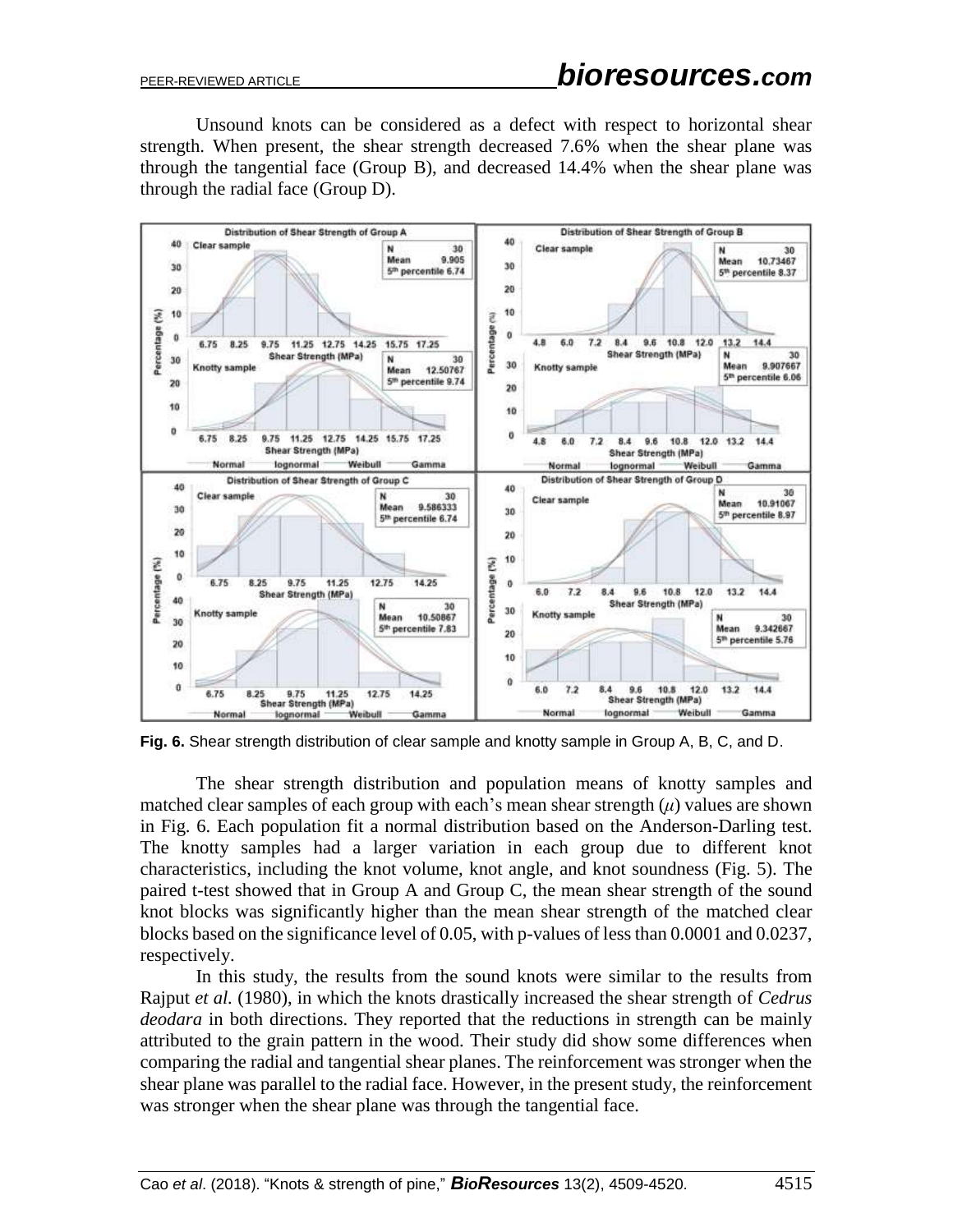The type of species tested does tend to have an effect on the shear strength to a certain extent. A shear block study (Okkonen and River 1989) of full size samples which were double notched showed that samples tested in the tangential direction were stronger when compared to the radial direction for southern pine, and the opposite was true for Douglas-fir. At this time there is not enough data available to come to a conclusion regarding the effect that knots have among differing species, so future studies are needed to determine how varying types of knots affect various species.



**Fig. 7.** Clear wood amount in shear plane when shear plane parallel to tangential face (a) and radial face (b)

A contributing factor to the strength of the sample was the amount of clear wood available in the shear plane to support the load, as well as the orientation of the clear wood. In Group A and Group B knots were perpendicular to the shear plane in the axial direction (Fig. 7a) and clear wood was available in this plane to help support the loading. However, when the shear plane was parallel to the knots (Group C, Group D, Fig. 7b), more of the knot volume was located within the shear plane. Hence, more clear wood would contribute to the strength of knots oriented in Group A and Group B, and not as much clear wood was available in Group C and Group D. This is why sound and unsound knotty samples had a higher mean shear strength in Group A and Group B. The intergrown and encased knots within the sound knot group of this study were not separated into two sub-groups before testing. This separation will be considered in future studies.

#### **Influence of Knot Size and Angle on Shear Strength**

The knot condition, size, and angle are the basic characteristics that define a knot and can be factors that affect the shear strength. The branches that form knots in lumber begin growing from the pith and continue to grow radially outwards, such that when the lumber is cut closer to the pith, the knots contained in the lumber are smaller and more numerous. The shear block dimensions were 1.5 in  $\times$  1.5 in  $\times$  2.5 in, and all the knots used in this project were characterized as Type 3 (face to face) knots. There were no knots on any one surface larger than 1.5 in  $\times$  2.5 in. Based on this and the fact that the knot surface area was not uniform on both sides of each specimen, this study attempted to have a more consistent knot characterization by using the knot volume instead of the knot size on either surface.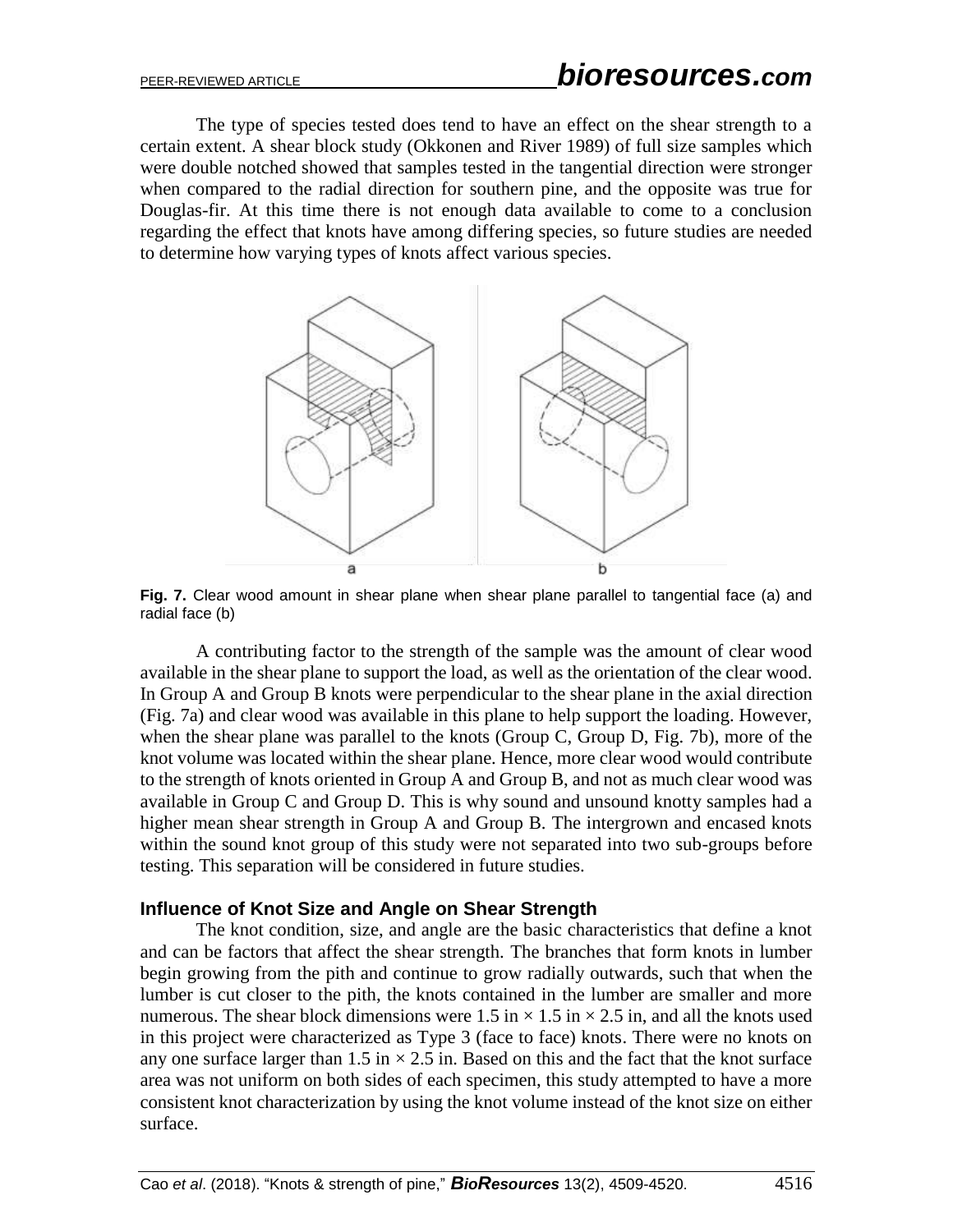According to correlation analyzation based on a 0.05 significance level, in Group A both knot angle ( $R = 0.53$ ) and knot volume ( $R = 0.57$ ) were positive factors of shear strength; in Group B, only knot volume had a negative coefficient of correlation ( $R = -$ 0.69); in Group C, both knot angle and volume were not significant, and only SG had a slightly positive effect on shear strength  $(R = 0.39)$ ; in Group D, knot volume had a negative correlation coefficient  $(R = -0.44)$ . The SG of the knot samples used in the correlation analysis was the SG of matched clear samples because the SG of clear wood located in the shear block samples with knots was assumed to be similar to the matched clear samples.

As the results showed, when it comes to sound knots, if the shear plane was through the tangential face (Group A), the horizontal shear strength increased with increasing knot angle and knot volume. In this study, knot samples were randomly chosen, and the data revealed that the knot angle and knot volume had a strong positive relationship in Group A, according to the correlation analysis. Some samples that had large knot volumes also had large knot angles, so it cannot be definitively stated that both knot angle and knot volume were positive factors of shear strength in Group A. If the shear plane was parallel to the radial face (Group C), both knot volume and knot angle were not influential toward shear strength.

When it comes to an unsound knot (Groups B and D), knot volume was a negative factor of shear strength. Less clear wood around the knot in the shear block was available to support the shear load as the unsound knot volume increased. Therefore, the failure occurred at lower loading values in unsound knots as the knot volume increased.

When the shear plane was oriented parallel to the radial face (Groups C and D), the knot went through the shear plane regardless of the knot angle. Thus, it was reasonable that there was no relationship between knot angle and shear strength in Groups C and D. Only in Group C did the SG show a positive relationship with shear strength.

## **Analysis of the Shear Failure in Blocks Containing Knots**

Several different types of shear failures were noted. Encased knots and intergrown knots represented different relationships between the knots and surrounding clear wood and therefore, they did affect the shear failure mode. When the shear plane was parallel to the tangential face, shear failure appeared both on the radial face and tangential face, while when shear plane was parallel to the radial face, the shear failure only appeared on the tangential face.

A detailed description with pictures is shown in Table 2, and the knot condition is discussed in detail. The study showed that if the knots in the samples were encased knots, the shear failure was determined to be wood failure only. This occurred because the rings of annual growth were not intergrown with the surrounding wood.

The intergrown knots were completely intergrown on one or both faces of the surrounding wood. Hence, the intergrown knot samples displayed failure throughout the knot. This finding likely occurred because the structural and functional arrangement of the branch and stem tissue gives the branch–trunk junction its unique properties for strength, flexibility, and resiliency (Shigo 1985). The knot pith was often the weakest area where cracks occurred.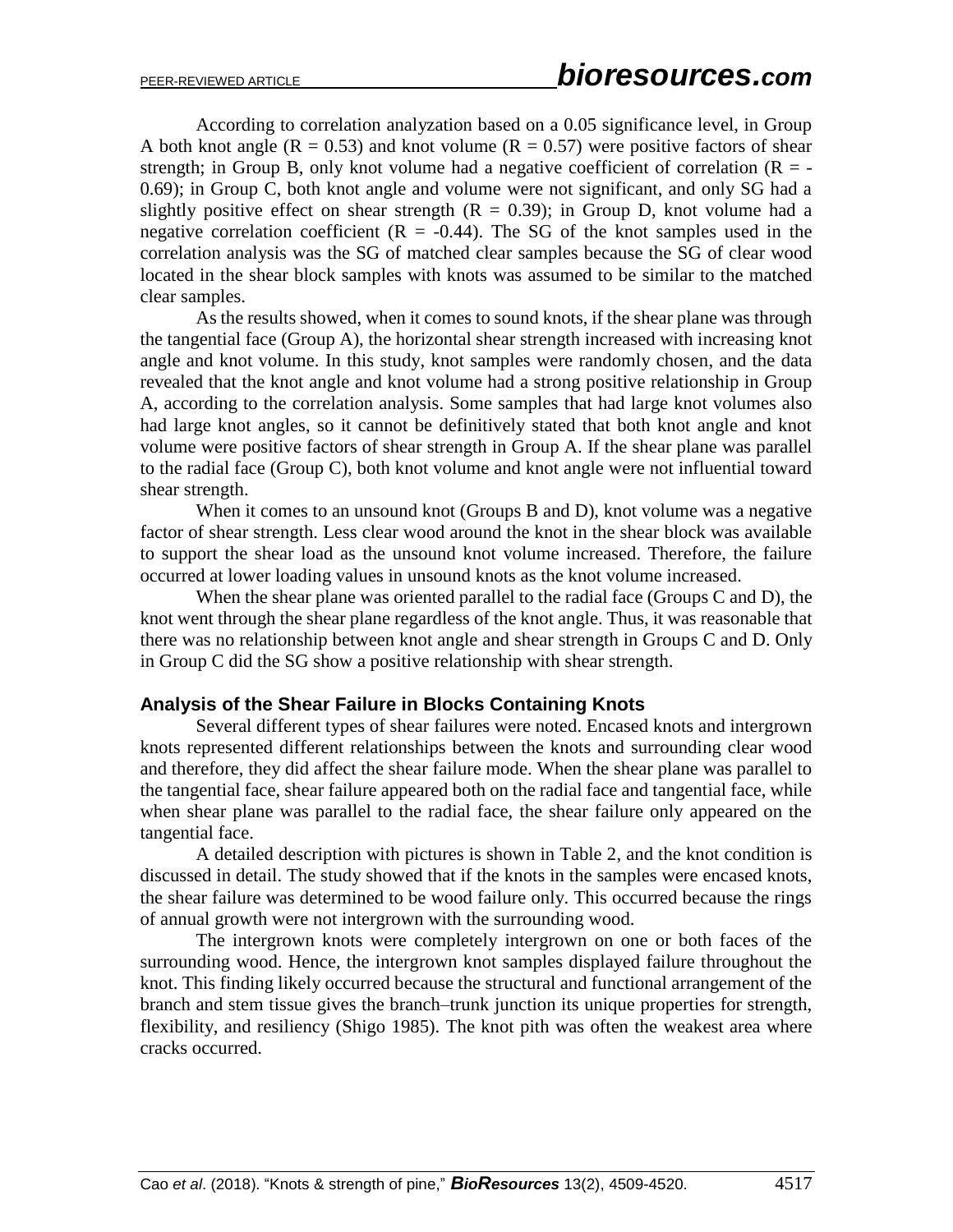| Table 2. Shear Failure Descriptions |
|-------------------------------------|
|-------------------------------------|

| <b>Direction</b>                                                           | <b>Type</b>                  | Sound<br>/Unsound         | Description                                                                                                                      | <b>Pictures</b> |  |
|----------------------------------------------------------------------------|------------------------------|---------------------------|----------------------------------------------------------------------------------------------------------------------------------|-----------------|--|
| Tangential<br>(shear<br>plane<br>parallel to<br>the<br>tangential<br>face) | Encased<br>knot<br>sample    | Sound<br>knot<br>sample   | Wood failure.<br>Failure along wood grain<br>in radial section.<br>Crack around the knots,<br>and knots were loose.              |                 |  |
|                                                                            |                              | Unsound<br>knot<br>sample | Wood failure.<br>Failure along wood grain<br>in radial section.<br>Cracks appeared on<br>tangential section.                     |                 |  |
|                                                                            | Intergrown<br>knot<br>sample | Sound<br>knot<br>sample   | Knot failure.<br>Failure along wood grain<br>in radial section.<br>Cracks appeared in<br>knots.                                  |                 |  |
|                                                                            |                              | Unsound<br>knot<br>sample | Knot failure.<br>Failure along wood grain<br>in radial section.<br>Some cracks appeared<br>in the tangential section.            |                 |  |
| Radial<br>(shear<br>plane<br>parallel to<br>the radial<br>face)            | Encased<br>knot<br>sample    | Sound<br>knot<br>sample   | Wood failure.<br>Failure along the brim of<br>knot in tangential<br>section.<br>No failure in the radial<br>section.             |                 |  |
|                                                                            |                              | Unsound<br>knot<br>sample | Wood failure.<br>Cracks in the tangential<br>section.<br>No failure in radial<br>section.                                        |                 |  |
|                                                                            | Intergrown<br>knot<br>sample | Sound<br>knot<br>sample   | Knot failure, cracks<br>appeared through the<br>center of knot in the<br>tangential section.<br>No failure in radial<br>section. |                 |  |
|                                                                            |                              | Unsound<br>knot<br>sample | Knot failure.<br>Cracks appeared along<br>the decayed part of knot<br>in tangential section.<br>No failure in radial<br>section. |                 |  |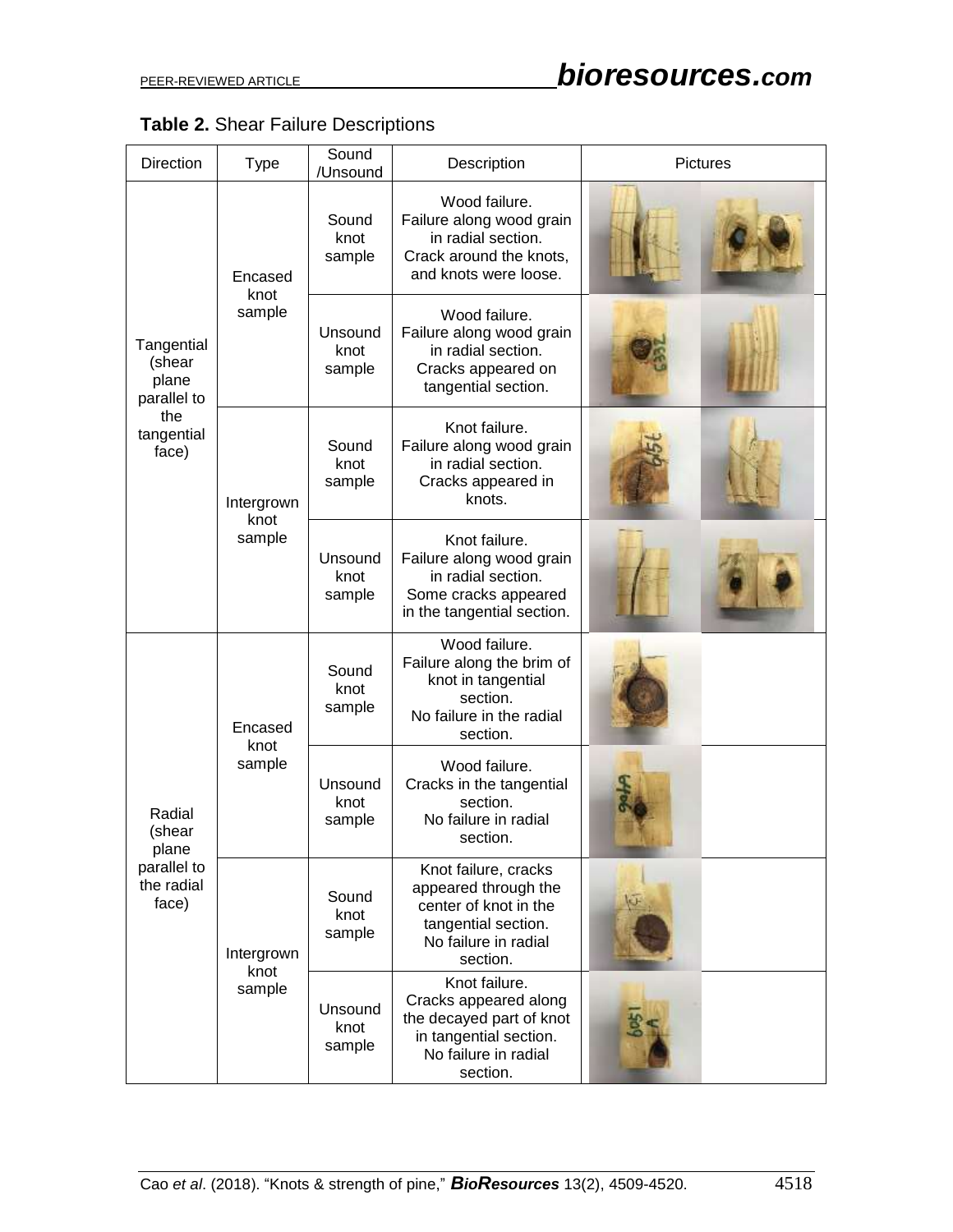# **CONCLUSIONS**

- 1. The knot condition was a significant factor of horizontal shear strength in both planes. Specifically, a sound knot enhanced the shear strength, while an unsound knot decreased shear strength. The sound knot increased shear strength by 26.2%, and 9.6% when the shear plane was parallel to tangential face and radial face, respectively. The unsound knot decreased shear strength 7.6% and 14.4% of shear strength when the shear plane was parallel to tangential face and radial face, respectively.
- 2. Unsound knot volume showed a significantly negative effect on horizontal shear strength. No relationship between knot volume and shear strength was found in sound knots. In addition, no significant relationship was found between the knot angle and shear strength in this study. However, the level of knot angle and knot volume were not well distributed in this study.
- 3. Shear failure type was dependent on the knot condition. When the knot was encased, failure occurred in the wood, however if the knot was intergrown, failure occurred in the knot. The failure type did not change when the knotted specimens were loaded through the tangential or radial face.

## **ACKNOWLEDGMENTS**

This material is supported by the National Institute of Food and Agriculture, U.S. Department of Agriculture, and McIntire Stennis under accession number 1009735. This report was made possible through a grant from the USDA Forest Service under FPL agreement number 16-JV-11111133-058. This material is held at the Mississippi State University Forest and Wildlife Research Center under the manuscript designation SB913.

## **REFERENCES CITED**

- ASTM D143-94 (2014). "Standard methods for testing small clear specimens of timber," ASTM International, West Conshohocken, PA.
- ASTM D2395-14 (2014). "Standard test methods for density and specific gravity (relative density) of wood and wood-based materials," ASTM International, West Conshohocken, PA.
- ASTM D4761-13 (2013). "Standard test methods for mechanical properties of lumber and wood-base structural material," ASTM International, West Conshohocken, PA.
- Baño, V., Arriaga, F., and Guaita, M. (2013). "Determination of the influence of size and position of knots on load capacity and stress distribution in timber beams of *Pinus sylvestris* using finite element model," *Biosyst. Eng.* 114(3), 214-222. DOI: 10.1016/j.biosystemseng.2012.12.010
- Bendtsen, B. A., and Porter, S. (1978). "Comparison of results from standard 2-inch with 1-1/2-inch shear block tests," *Forest Prod. J.* 28(7), 54-56.
- Dávalos-Sotelo, R., and Ordóñez Candelaria, V. R. (2011). "Effect of knots on the bending strength of pine wood for structural use," *Ciencia Forestal en México* 2(7), 43-55.